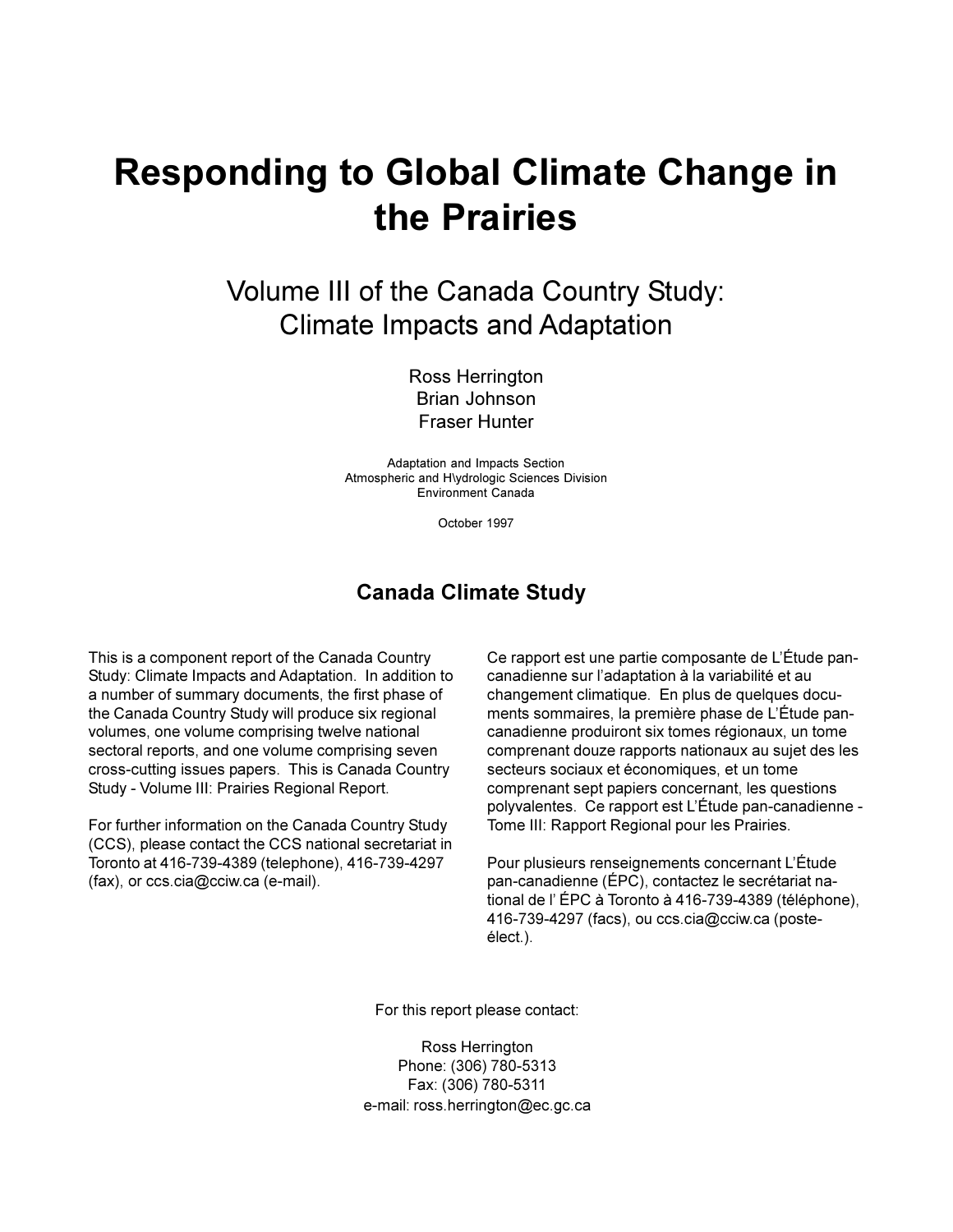# **EXECUTIVE SUMMARY**

# **REGIONAL CLIMATE SENSITIVITIES**

Drought is the most significant climatic characteristic of the Prairies. Many prairie residents recall the severe drought year of 1988, and some the 'dirty 30s'. However, postglacial proxy climate data indicate that the prairies have experienced intervals of high temperatures and abnormally low precipitation over the past 1000 years which were far more severe than during this century. The most severe drought of the past 500 years in the Prairies occurred between approximately 1791 and 1800. Historically, droughts have had a return period of 30 to 50 years; this has not changed appreciably.

Droughts have had significant impacts on the economy and on aquatic and wildlife resources of the Prairie Provinces. For example, during the 1930s drought, wheat yields declined 32 percent, 200 000 farms failed and 300 000 people migrated from the southern Prairies.

After the 1988 drought, crop insurance and special drought assistance paid out over \$1.3 billion to prairie cattle producers and grain farmers, an amount also supplemented by provincial support programs. Despite this support, Manitoba showed net farm income losses of 50 percent and Saskatchewan 78 percent. Export losses from agriculture were estimated at \$4 billion. Due to the effects of the drought, and previous years of low prices, an estimated 10 percent of farmers and farm workers left the agriculture sector in 1988.

The droughts of the 1980s extended northward into the northwest forest. Forest effects included reduced wood volume increments, higher than normal seedling mortalities, tent caterpillar and spruce budworm outbreaks and considerable fire damage and fire suppression costs. Disturbance areas greatly increased during the 1970s and 1980s as compared to the previous 50 years.

The 1988 drought affected the energy sector in Manitoba more than in either Saskatchewan or Alberta because of Manitoba's reliance on hydroelectricity. Manitoba experienced a 4 percent decrease in hydroelectric power generation compared to "normal" years, a 72.6 percent drop in export sales from 1986/87, and a net income loss of \$26.4 million. In Saskatchewan, the proportion of thermal generation and the volume of energy imports increased due to the drought's effects. Purchased electricity costs increased by 28.9 percent and operational problems were encountered at thermal power stations.

In the insurance sector, the demand for farm "rain insurance" in the northern Great Plains of the United States rose sharply during the 1988 drought. The Federal Insurance Company lost \$20 million and CHUBB Corporation lost \$48 million in claims that year.

In many prairie basins, the demand for water often exceeds the firm supply. The lack of available water in 1988, for example, resulted in widespread deterioration in water quality and in an increase in the consumptive use of water. This led to an increase in government assistance programs. Evaporation rates from reservoirs and lakes have been abnormally high in recent decades.

Aquatic ecosystems are sensitive to changes in temperature, salinity, general water chemistry, and the frequency and intensity of floods and droughts. Southern wetlands have undergone considerable alteration in the last several decades, suffering from both human-induced and natural changes. Drought decreases above-ground plant biomass, and species diversity and richness, and may result in local extinction of many rare species. Waterfowl populations decreased during the dry 1980s and an increase in diseases, such as avian botulism, occurred.

# **IMPACTS OF CLIMATE CHANGE**

Most climate change scenarios for the prairies show an increase in temperature and reductions in soil moisture with a doubling of atmospheric carbon dioxide. However, some models have shown a small increase in precipitation while others predict a small decrease. In addition, not all parts of the prairies will experience the same effects.

While most climate change scenarios suggest that the semi-arid regions of the prairies can expect an increase in the frequency of drought, some literature suggests that no major change in drought frequency is likely for southern Alberta.

#### **Agriculture**

Precipitation could be the limiting factor for agricultural production on the prairies based on the current models. The predicted increases in temperature would likely lengthen the growing season but higher temperatures and lower soil moisture may adversely affect dryland agriculture. Also, increased crop production may be possible in northern regions where suitable soils exist. The extra heat would likely increase the potential risk of insect infestation.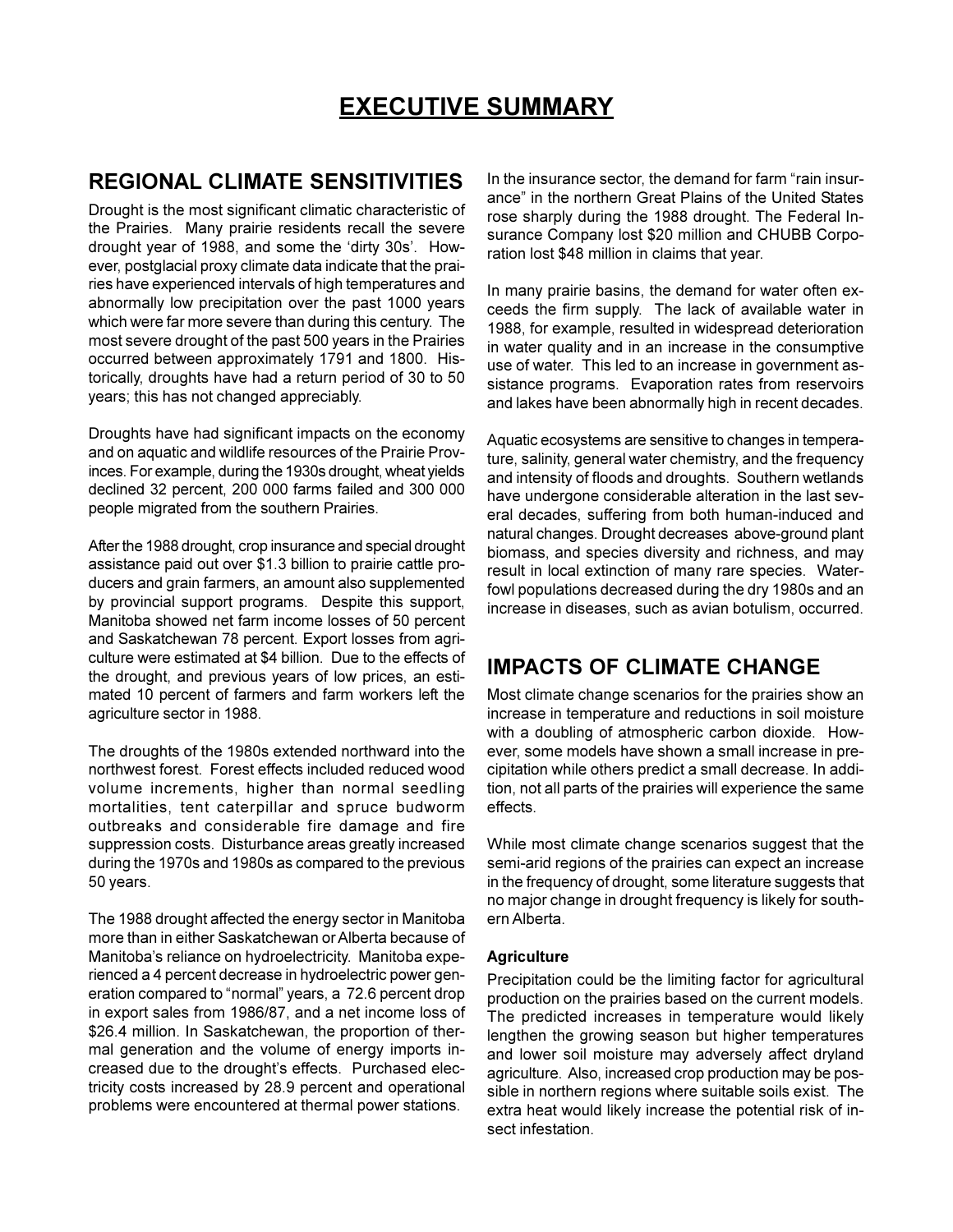Given the potential changes in crop production variables, average potential yields may fall by 10-30 percent.

# **Forest Ecosystems**

The boreal forest is the ecosystem that is expected to be affected the most by future climatic changes because of its high latitude location and because of its climatic sensitivities. In general, the circumpolar boreal forest is likely to decrease in area, biomass, and carbon stock, with a move toward younger age-classes and considerable disruption at its southern boundary. Growth and productivity could improve in central and northern regions, especially on favourable sites, and decrease in the south, especially with increased droughts. Disturbances such as fire, insects, and diseases could increase.

# **Energy**

Electricity has the potential to be severely impacted by climate change. Thermal power stations become less efficient as reservoir water temperatures increase. Hydroelectric production will have to compete with a number of other uses, primarily agricultural, for the diminishing water supply. Increased demand for water pumping and summer cooling and a decreased winter demand could push electrical utilities into a summer peak load position. Possible reduced hydropower production caused by decreasing water flow could result in increasing thermal power production with an increase in fossil fuel consumption and greenhouse gas emissions.

# **Insurance**

Smaller insurance companies and policy holders may be unable to afford the higher premiums which will accompany the higher risk. Underwriters may also be less willing to accept this risk. Crop insurance premiums may increase, or taxpayers may be expected to carry the increased costs.

Direct health effects of global warming may include increased mortality and illness due to expected increases in temperatures and duration of heat waves, and fewer cold-related deaths. Indirect health effects may include aggravated respiratory and allergic disorders.

# **Recreation and Tourism**

Warmer temperatures will encourage algae and plant growth, which may lead to fish kills and reduced recreational fishing at many locations. This will also reduce the quality of other water-based activities such as swimming and water skiing. The drying up of potholes that is expected to accompany rising temperatures could lead to reduced production of waterfowl.

# **Water Supply and Demand**

Predicted prairie runoff varies from below normal to above normal, depending on the GCM scenario selected. For example, some scenarios indicate an increase in the amount of average annual precipitation, a larger number of extremes in weather, greater frequency of severe storms, increased evaporation, decreased snowpack and an earlier disappearance of the prairie snowpack.

If the magnitude and frequency of extreme events increase, existing dams and other water control structures, which were designed on the basis of the magnitudes and flood frequencies of past extreme events, might be impacted.

Because of the warmer weather there will be a greater need for good quality drinking water for livestock, wildlife and humans. More conflicts will occur among users over the limited resource.

# **Natural Environment**

Changes in the hydrologic cycle due to climatic change are likely to affect the availability and quality of critical fish habitat. Climate warming will have major consequences for some fish species since observed climate changes have already caused mid-summer water temperatures in many mid-latitude lakes to approach the thermal tolerance of a variety of these organisms. However, increasing temperatures will allow some freshwater fish species to extend their range into higher latitudes and may cause them to disappear from what is now the southern extent of their range.

Wildlife species tied to semi-permanent or seasonal wetlands are expected to be most affected by climate change in this region.

# **ADAPTATION TO CLIMATE**

# **Agriculture**

During the past century, farmers, particularly in areas where extreme soil moisture deficits are common, have adapted to climate by irrigating their crops. While this has been an effective adaptation strategy in the past, this technique may become less attractive if water supplies become more uncertain. Converting to more drought-tolerant crops provides another adaptation option in some areas. Also, farmers and livestock operators have begun to diversify into specialty crops (e.g. mustard seed, dry peas and lentils) and native species such as buffalo and elk.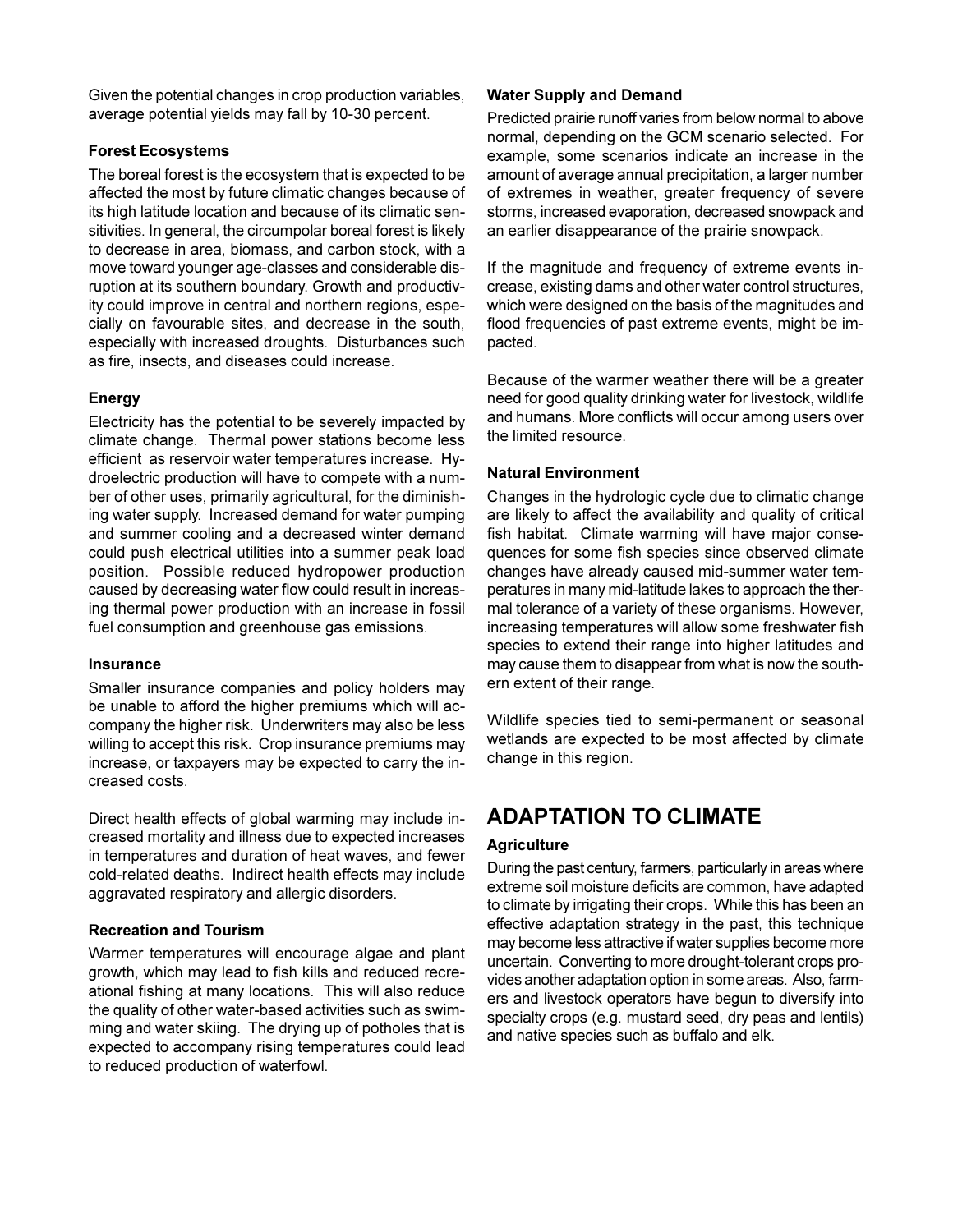Although the agricultural sector is able to respond and adapt to changes in climate, governments will play a role in how the sector adapts and how quickly. Current shifts in agriculture policy are starting to allow more flexibility in production, not only in techniques, but also in products.

### **Forest Ecosystems**

Adaptive and mitigative strategies include managing stands and landscapes to reduce the likelihood of crown fires and large area fires, managing forest fuel, prescribed burning, preserving and enhancing biodiversity, and managing forest landscapes that are becoming increasingly fragmented.

The forest products industry can adapt to ecosystem changes by salvaging dying trees, replanting with betteradapted species, or moving to those places where timber becomes more abundant. However, adaptation for nontimber aspects, such as biological diversity, is more difficult.

Some possible "no regrets" adaptive actions include implementing uneven forest age management, maintaining an over-storey cover, managing for several species, and altering harvesting regimes to protect soils and maintain productivity. These actions attempt to mimic natural processes.

# **Energy**

One of the adaptive strategies that could be employed by industry and individuals is mitigation through actions to reduce fossil energy consumption. This, in itself, will result in the need for the energy sector to adapt to changes in energy demand.

Many energy utility companies have adopted strategies to manage their ongoing operations to adapt to climate variability. Examples include: re-examining long range load forecasts; evaluating the suitability of thermal plants compared to hydoelectic plants in light of climatic change; and operational aspects such as research into the effects of icing on conductors and improvements in methods of calculating evaporative demands.

#### **Insurance**

Insurance companies adapt to losses by increasing premiums and/or deductibles, reducing or withdrawing coverage altogether, or by making the underwriting of risk conditional on certain actions being taken by the policy holder.

On more of a practical level, another possibility is to reduce investment in companies that contribute to greenhouse emissions. The industry is also lobbying for tighter building codes that improve energy efficiency.

# **Recreation and Tourism**

Recreationists can adapt to climatic variability and change by traveling to alternative locations with more favourable conditions, reducing participation when conditions are unfavourable, or ceasing to participate in their usual activities. People also can undertake new activities or increase their involvement in other activities.

### **Water Supply and Demand**

Large reservoirs (there are approximately 770 significant dams in the Prairie Provinces) have been constructed on virtually every major river system in the grasslands region. These reservoirs capture spring runoff for delivery during times of drought and reduce flooding during times of peak flows. Most of these reservoirs serve multiple objectives, such as for irrigation, power production, recreation, flood protection to downstream communities, and transfering water between drainage basins.

More than 110 000 farm and community dugouts have been constructed in the prairies to store spring runoff. Many rural areas rely on groundwater supplies, either entirely or as a supplement to surface water supplies. Regional water distribution systems are also becoming a common adaptation strategy.

Formal water management policies and legislation exist for international, interprovincial and provincial-territorial river systems which specify how much water can be used within each jurisdiction.

# **OPPORTUNITIES FOR FURTHER RESEARCH**

While our knowledge of climate variability and change within the Prairie Provinces has expanded considerably over the past couple of decades, much research remains to be initiated. Some general research questions follow for each sector. Readers should refer to the respective appendices for further detail.

# **Agriculture**

- Why do responses differ, and what characteristics of farming make certain types of regions more vulnerable or adaptive than others?
- What non-climatic conditions influence the propensity to adapt? What are the constraints on and incentives for adaptation in the future?
- How can agriculture become more sustainable in the event of climate change?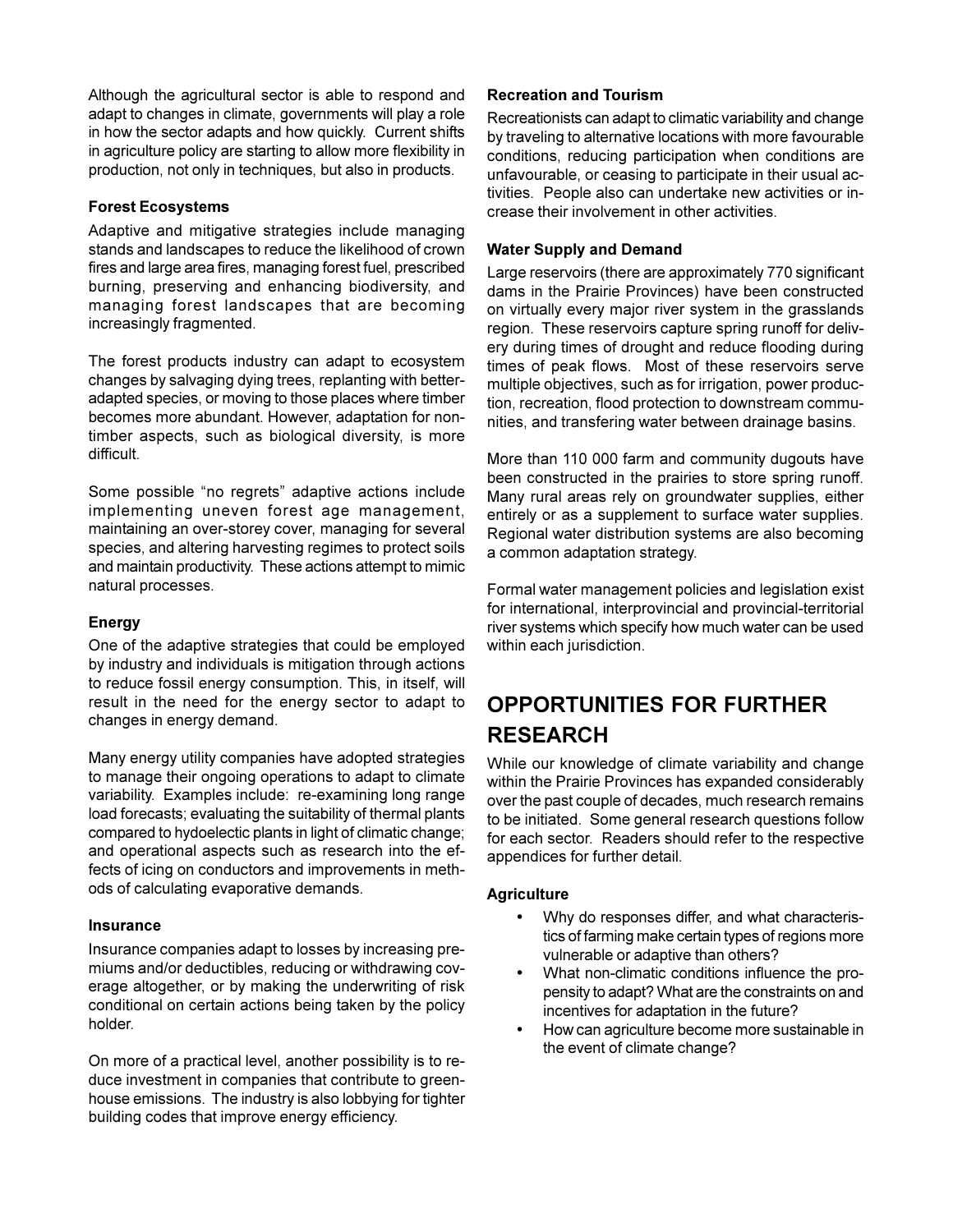# **Forest Ecosystems**

- What is the nature of the current interactions between climate and the boreal forest ecosystem? What critical monitoring needs are not being met?
- What is the net effect of changes in growth and changes in disturbances over the long and short terms?
- What changes in the economic importance of the forest resource can be expected with the types of climatic changes foreseen? How sensitive is the forest industry to these changes?

### **Energy**

- What are the sensitivities of different parts of the energy sector to climatic change? How do these compare to the sensitivities of other sectors?
- What are the best quantitative and qualitative models for use in estimating impacts and testing adaptive strategies?
- What is the balance between adequate adaptation and mitigation? What are the linkages between adaptation and mitigation?

#### **Insurance**

- How can regional climate models be improved to assist insurance companies in setting fair and realistic premiums in the face of climate change?
- What kinds of risks can insurance companies expect when covering future climate-related damages on the prairies?

# **Recreation and Tourism**

- What are the economic costs of creating favourable conditions for recreation?
- What resource conflicts exist due to competition for scarce resources, such as water? What legislation or other instruments can be developed to resolve these conflicts?

### **Water Supply and Demand**

- How can regional climate models be improved to assess the impacts of climate change on water supply and demand? What is the potential for more extreme climate events?
- What socioeconomic impacts will exist in areas such as municipal water use, tourism and recreation, agriculture and power generation under a warmed climate?

### **Aquatic Ecosystems**

- What are the linkages between climate change and the hydrologic cycle, and the chemical and biotic structure and functioning of aquatic ecosystems?
- How can short-term, intensive monitoring studies be integrated with existing past environmental data and quantitative predictive models?

### **Wildlife and Biodiversity**

- What are the synergistic effects of UV-B radiation, water chemistry, and agricultural chemicals on Canadian prairie amphibians?
- What are the possible impacts on wetlands under a changed climate?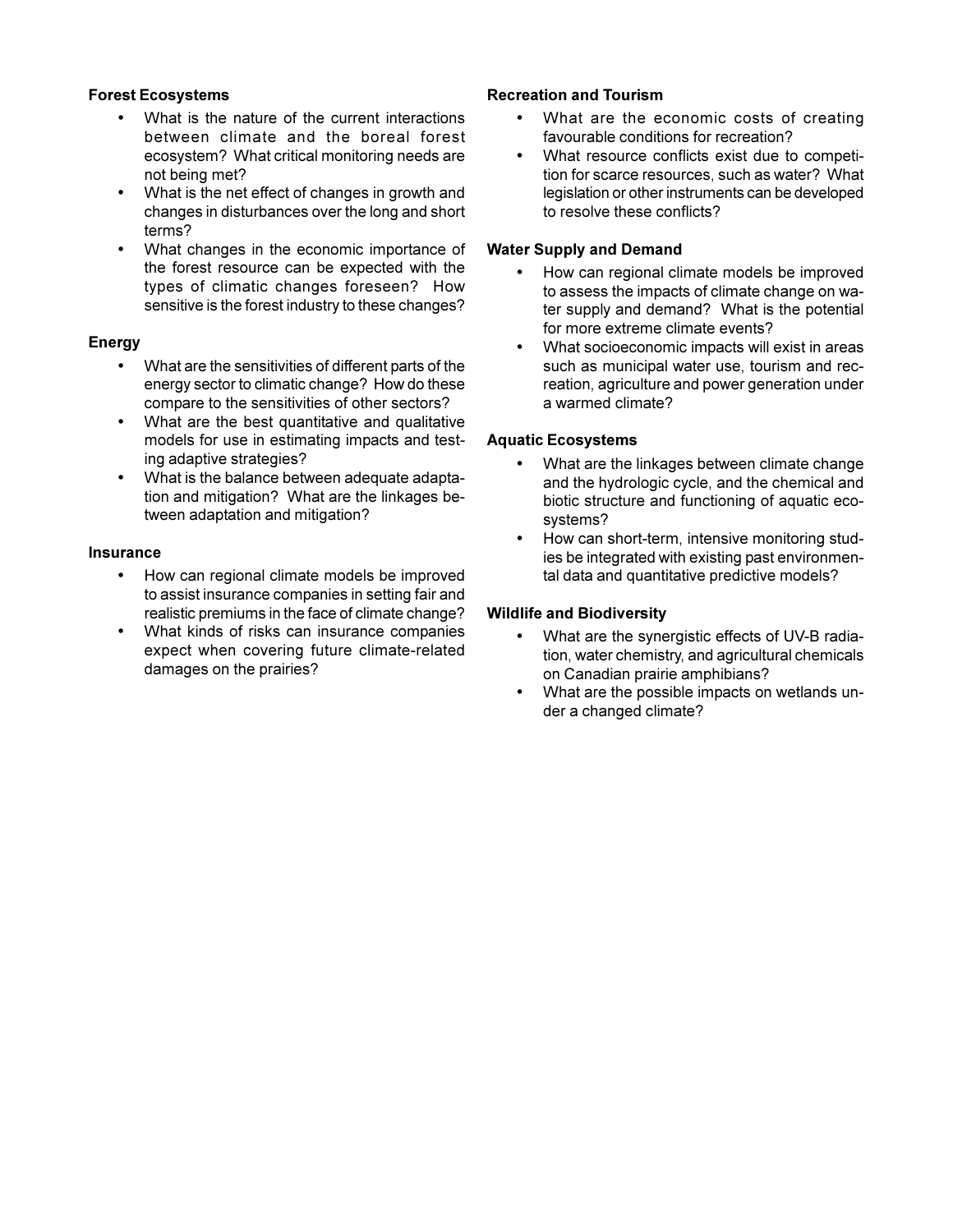# **PREFACE**

# **INTRODUCTION**

# **The Canada Country Study**

Climatic variability and change will impact Canadian people, flora, and fauna, and will have social and economic implications throughout the country. There is an urgent need for a national comprehensive and integrated evaluation of existing knowledge concerning the impacts of climate variability and change on Canada, as well as potential adaptive responses to such changes.

The Canada Country Study (CCS): Climate Impacts and Adaptation responds to this need. In presenting this national perspective, it draws upon studies of a number of regional, sectoral and cross-cutting issues, of which this volume is one.

The study was initiated by Environment Canada (EC) and is being lead by the Environmental Adaptation Research Group, a component of EC's Atmospheric Environment Service located in Downsview, Ontario. Among the participants are representatives of various levels of government, the university community, the private sector and non-governmental organizations.

In providing Canadians with a balanced, realistic picture of what climate change and variability means for Canada as a whole, the CCS effort builds upon a number of sectoral and regional impact studies that have been completed during the past decade. These studies tend to emphasize one of three approaches: i) modelling - generally quantitative analysis of impacts associated with a range of climate change scenarios; ii) monitoring - real time observations of environmental response to recent and ongoing climate variability; and, iii) paleoenvironmental analysis - utilizing past environmental changes and proxy climate data to provide analogues for impacts of future climate change.

The CCS will provide information to Canadian policy makers in the public and private sectors, socio-economic decision makers, the scientific community both domestically and internationally, non-governmental organizations, and the general public.

Work on the CCS is divided into two phases. Phase I began in the summer of 1996 and will conclude in the fall of 1997. Phase I, the subject of this report, determines *where we are now* by synthesizing existing impacts and adaptation research for selected climate-sensitive sectors in the three Prairie Provinces, the identification of knowledge gaps, and the development of recommendations for future research. It also builds *regional involvement* of federal, provincial, academic and NGO people.

Phase II, which is expected to begin in late 1997 and extend over approximately a five-year period, will address the knowledge gaps and recommendations for future research.

In Phase I, a number of summary reports will be published - a national policy makers summary, a national plain language summary, and six regional plain language summaries. In addition, the basis of these summaries - 25 component studies and papers - are being published in eight volumes as follows:

- Vol. I British Columbia and Yukon
- Vol. II Arctic
- Vol. III Prairies
- Vol. IV Ontario
- Vol. V Québec
- Vol. VI Atlantic
- Vol. VII Sectoral (comprising 12 national papers on agriculture, built environment, energy, fisheries, forestry, human health, insurance, recreation and tourism, transportation, unmanaged ecosystems, water resources and wetlands)
- Vol. VIII Cross-Cutting (comprising seven national papers on changing landscapes, domestic trade and commerce, extra-territorial influences, extreme events, integrated air issues, sustainability, and the two economies).

#### **Report structure**

Eight key climate-sensitive areas or sectors in the Prairie Provinces were selected for analysis. These are: agriculture, forestry, energy, insurance, recreation/ tourism, water supply and demand, aquatic ecosystems, and wildlife and biodiversity. These sector assessments were prepared by experts and were subjected to detailed external review. A ninth assessment, summarizing our knowledge of proxy records of postglacial climate in the Prairie Provinces, was also prepared. The assessments, attached to this volume as appendices, form the basis of this report.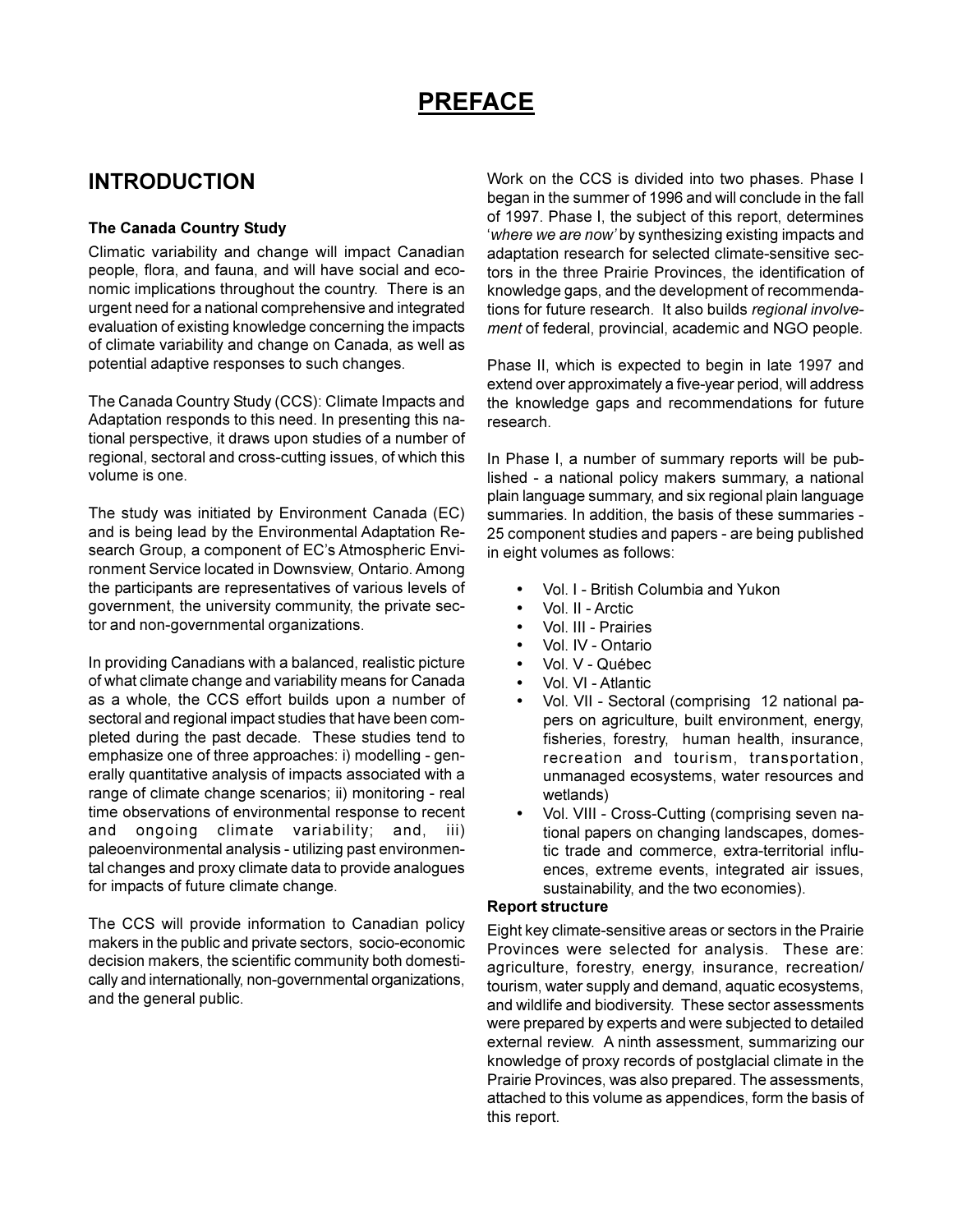The eight sector assessments were based primarily on the author's knowledge and review of the applicable literature. The authors were guided in this task by the following questions (note that the questions are designed to focus the author and to stimulate thought, and may be less important for some sectors while other questions may be more important):

- *1. Why might climate change be a problem for this sector?*
- *2. What do we know about the connection between current climate variability, including current climate extremes, and this sector (if anything)? How sensitive might this sector be to a warmer and a wetter or drier climate?*
- *3. What may occur in this sector of the economy or the environment if a global warming occurs over the next 50 to 80 years? (This will be based on a review of the* literature, the author's knowledge and hypothetical *What-if scenarios).*
- *4. So what? Will these changes affect people in any way? (For example, will the climate change impacts outlined in question 3 have any impact on human activities such as urban development, tourism, agriculture, trade, social problems, conflicts such as water vs. free trade, competition for hydroelectric power, land claims etc.).*
- *5. Will other effects, for example population growth or forest over-harvesting, overwhelm any climate change impacts on people? Or will climate change exacerbate these other effects?*
- *6. What should be done? While there is a need for more plausible climate change predictions in the Prairies, is more research needed on climate change impacts, and if so, where should we concentrate? Should we focus on reducing greenhouse gas emissions? Should we develop and begin the implementation of some sort of adaptation measures?*

The report is organized into six chapters. The first two chapters provide the regional context of geography, population, economics and climate. The other four chapters summarize our knowledge of regional climate sensitivities, possible climate change impacts, climate adaptations, and opportunities for further research. The Executive Summary identifies the key points made in this report.

#### **Acknowledgements**

The generous support of the following sector authors is gratefully acknowledged: Allen Tyrchniewicz, Quentin Chiotti, Elaine Wheaton, Malcolm Wilson, Marion Meyer, Brian Johnson, Cheri Gratto-Trevor, Kevin Cash and David Sauchyn. Ron Blackwell, Ted O'Brien, Don Lemmen, Brian Mills, Garry Schaefer, Elaine Wheaton and Malcolm Wilson also provided timely and constructive comments on this volume. Their suggestions have improved significantly the final product.

Special appreciation is extended to staff of the Saskatchewan Research Council (Saskatoon), Saskatchewan Energy and Mines (Regina), and the International Institute for Sustainable Development (Winnipeg) for their support.

# **THE CLIMATE BACKGROUND**

#### **Climate change and variability**

Climate may be thought of as a description of the regularities and extremes in weather for a particular location. It is also, however, naturally variable; from our own experience, we know that one summer is often warmer than another, or one winter is colder or snowier than another. Such variability is a normal feature of a stable climate, and is related to changes in ocean currents or sea-surface temperatures, volcanic eruptions, alterations in the sun's output of energy, or other complex features of the climate system some of which are not yet fully understood. It is not safe to assume that the variability of the present climate system is adequately represented by the comparatively short instrumental meteorological record, and hence it is important to integrate this record with proxy climate data derived from ice cores, tree rings, lake sediments and other sources to assess climate dynamics.

Natural large-scale climate shifts (or climate changes, such as those that resulted in past ice ages or warm interglacial periods) are driven by long-term alterations in the position of the Earth with respect to the sun. Such alterations can be reflected in changes in the composition of the Earth's atmosphere, an important characteristic of which is the occurrence of certain greenhouse gases (such as carbon dioxide and methane). These gases keep the Earth's surface and atmosphere from cooling too rapidly and help to maintain surface temperatures within the range needed to support life.

Greenhouse gas concentrations have been observed to be lowest during periods of cold climate (ice ages) and highest during warm periods. This connection is of concern because human activities since the beginning of the industrial revolution over 200 years ago (mainly involving the burning of fossil fuels) have greatly increased the concentration of such gases in the atmosphere. Scientists expect to see a doubling of the atmospheric composition of carbon dioxide, for example, within the next century. The increase so far is already considered to have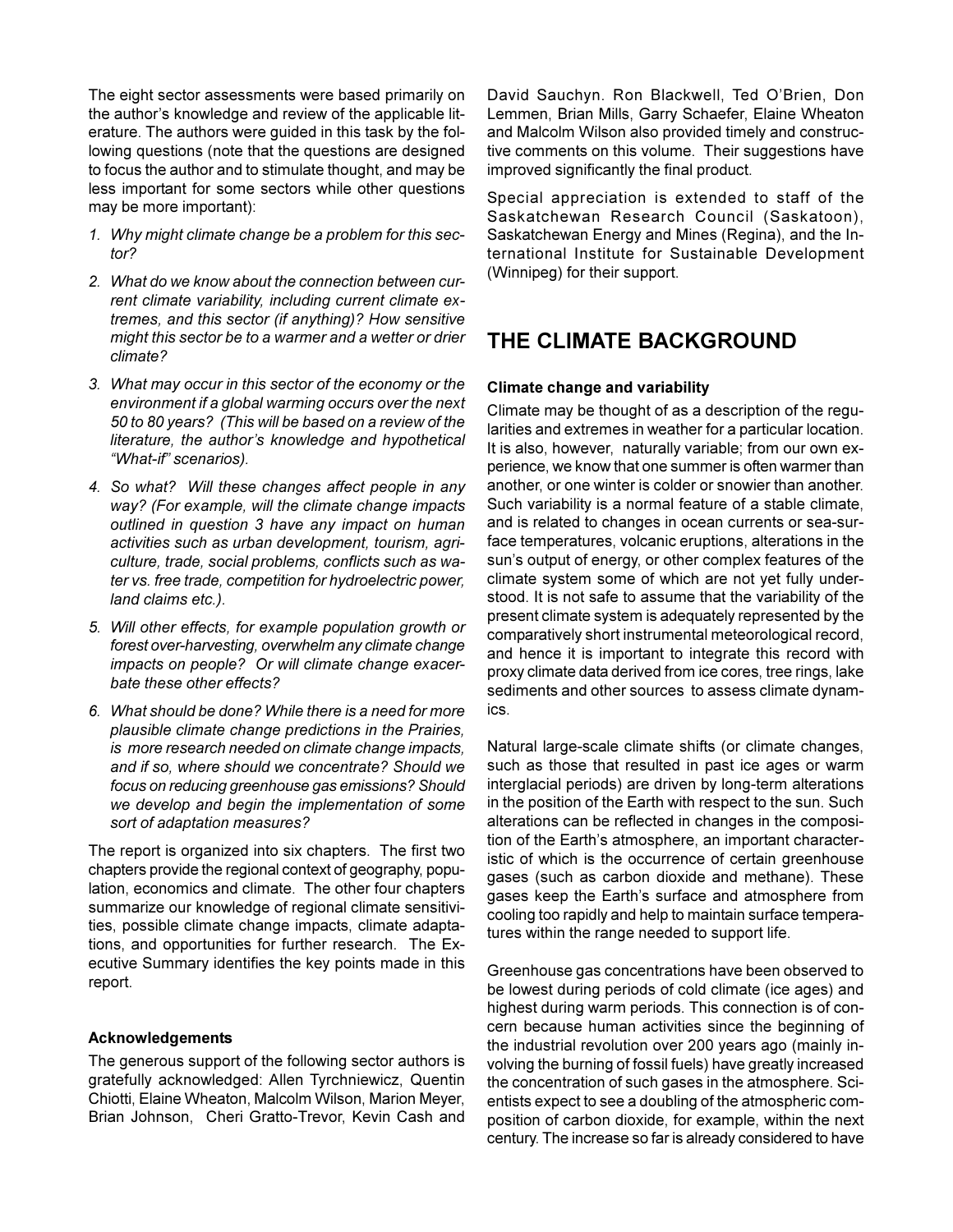had a discernible effect on the Earth's climate, an effect which is expected to continue.

### **Models and scenarios**

In order to understand how the world's climate may respond, elaborate supercomputer models of the climate system are used. Known as general circulation models or GCMs, these models are used to simulate the type of climate that might exist if global concentrations of carbon dioxide were twice their pre-industrial levels. Although the models disagree about many of the details of a doubled carbon-dioxide climate, the results of the simulations all agree that the Earth would be warmer, on average (with more warming occurring towards the poles), and would experience overall increases in both evaporation and precipitation. These simulations of climate are referred to as "GCM-driven scenarios" - distinct from actual forecasts for the future - since they depict a possible future based on certain assumptions about atmospheric composition. The most recent report of the Intergovernmental Panel on Climate Change (IPCC - *qui vive*), issued in 1995, projects an increase in global surface temperature of 1 to 3.5°C over the next 100 years. This may be compared with the observed increase of 0.3 to 0.6°C over the past 100 years.

For its first Phase, the CCS does not follow a single climate scenario. It reflects the range of scenarios that have been used as a basis for the various papers and reports appearing in the scientific literature. In general, the main model scenarios used come from one of five GCMs which have been developed in Canada, the United States, or the United Kingdom.<sup>\*</sup>

While there is an increasing level of comfort with the validity of GCM results at the global scale, such comfort decreases when we look at the regional scale. For Canada there are broad areas of agreement in model results including warming over much of the western and northern areas, but there is also some disagreement between models as to the location and magnitude of areas of surface temperature or precipitation change, particularly in eastern Canada. This disagreement is reflected in the words of uncertainty that appear at times in this volume of the Canada Country Study.

# **THE INTERNATIONAL CONTEXT**

International concern about the future of our climate has been building steadily over the past 20 years. One of the first important international conferences to look at the issue was held in Canada in 1988 - The Changing Atmosphere: Implications for Global Security. Also that year, the IPCC was established by the World Meteorological Organization and the United Nations Environment Programme with a mandate to assess the science of climate change, its environmental and socio-economic impacts, and possible response strategies. The IPCC subsequently published formal assessments in 1990 and 1995, with a third to follow in 2000 or 2001.

In 1992, the United Nations Conference on Environment and Development was held in Rio de Janeiro and resulted in consensus on a Framework Convention on Climate Change (FCCC). This Convention's objective is stabilization of greenhouse gas concentrations in the atmosphere at a level that would prevent dangerous anthropogenic interference with the climate system". It has now come into force and involves commitments to actions including emissions reductions, assistance to developing nations, reporting on emissions inventories, scientific and socio-economic research to reduce uncertainties, as well as education and training. Canada's domestic response to the FCCC has been its National Action Program on Climate Change.

To date, as the objective of the FCCC would suggest, much of the international emphasis on response strategies for dealing with the impacts of climate change has focussed on reducing emissions of greenhouse gases. A very important complement to such reductions is the need to understand the impacts of and to adapt to changing climate. The Canada Country Study is one of Canada's responses to recognizing the importance of climate impacts and adaptation.

# **CLIMATE IMPACTS AND ADAPTATION**

The major concern arising from the climate change issue is the impact it may have on our environment, our economy, and therefore, on the way we live both now and in the future.

In Canada, we are accustomed to dealing with variations in climate both geographically and seasonally across the country. These variations have many impacts that can reverberate through natural and man-made systems, including water resources, vegetation and wildlife, agricultural practice, forestry and fisheries, energy supply and demand, buildings and roads, recreation and tourism, the insurance industry, and human health.

At present, there are many good examples of our ability to adapt to the range of current climate conditions which we face collectively in our economy and as individuals in our everyday life. If we depend upon wildlife species for sustenance, we follow them when migratory routes change; we plant different types of crops in different locations at different times of the year; we construct roads and buildings using designs that are compatible with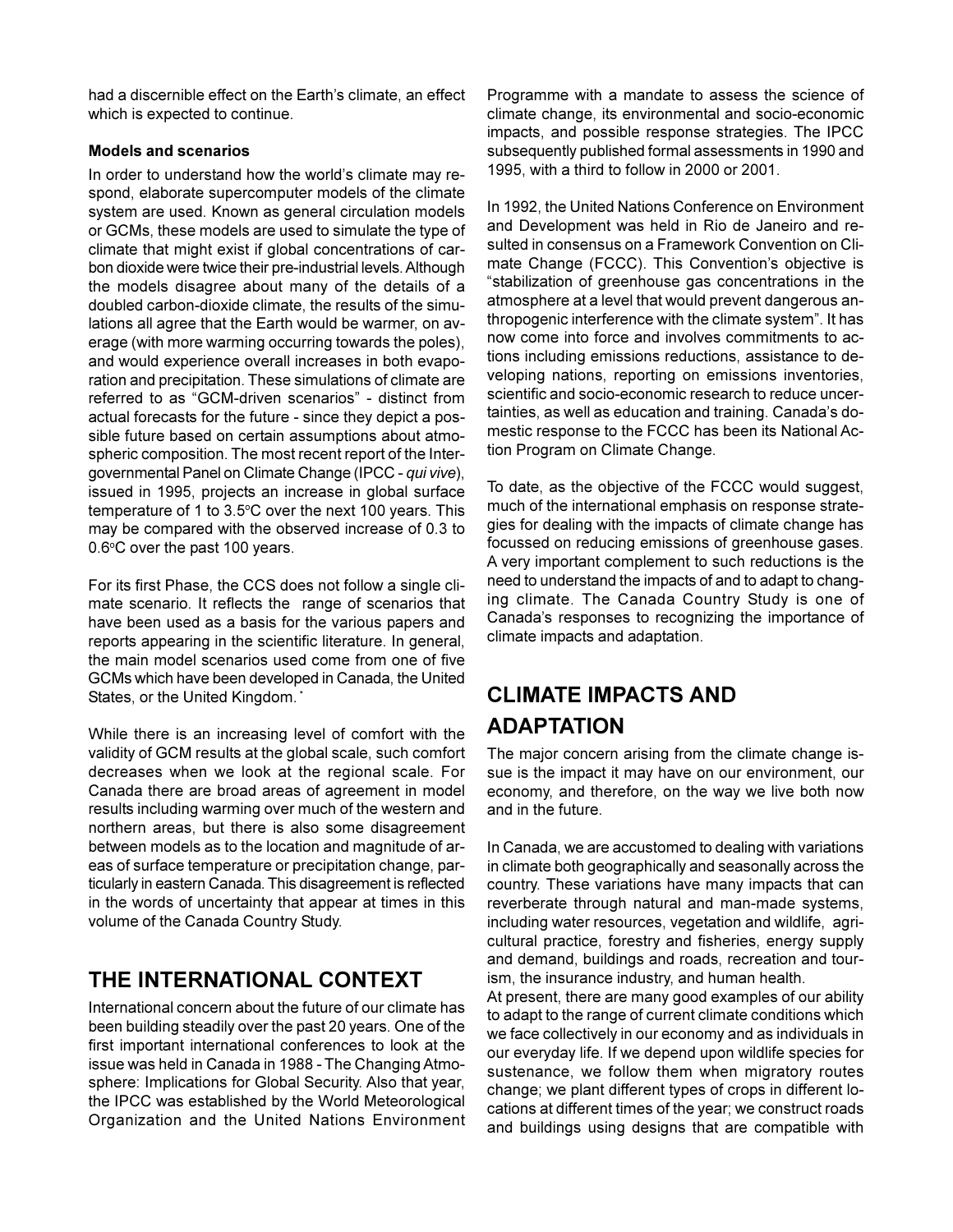ground conditions or with differing snow and wind loads; we build ships and other marine platforms capable of withstanding expected wave heights and sea-ice conditions; we locate recreational facilities and events where they can benefit from appropriate climate conditions, such as sufficient snow for skiing or enough wind for sailing.

Although considerable uncertainties exist about the nature of future climatic changes and particularly their associated regional impacts, this does not preclude a proactive approach to the development of adaptive strategies. GCMs now are able to provide a reasonable range for climatic parameters under enhanced  $CO<sub>2</sub>$  conditions, and analogues for all but the most extreme of these can be found in the last 10 000 years of the earth's history. These analogues allow identification of critical vulnerabilities in environmental systems in the absence of significant human impact. Assessment of future impacts must integrate these natural vulnerabilities with the increasing stresses imposed by human activities.

When thinking about adaptation as a way to respond to current climate and we then consider an on-going climate change and its impacts, we look for answers to the following questions so that our future planning can be done most effectively:

- What are the impacts of a changing climate and how will they affect me and my family through our lives?
- Are decisions being made today which will increase our vulnerability in the future because they are not taking such impacts into account?
- Will the approaches we use to adapt to the current climate still be workable in the future, or will new approaches be necessary to adapt to changes beyond our historical experience?
- Will the rate of changing climate allow enough time to adapt?
- Should society become more adaptable or flexible to changes in climate than it is now, and if so, how?

The Canada Country Study is aimed at helping to answer some of these questions.

- CCC92 Canadian Centre for Climate Modelling and Analysis 2nd Generation model
- GFDL91 Geophysical Fluid Dynamics Laboratory model (US)
- GISS85 Goddard Institute for Space Studies model (US)
- NCAR93 National Center for Atmospheric Research model (US)
- UKMO95 UK Meteorological Office model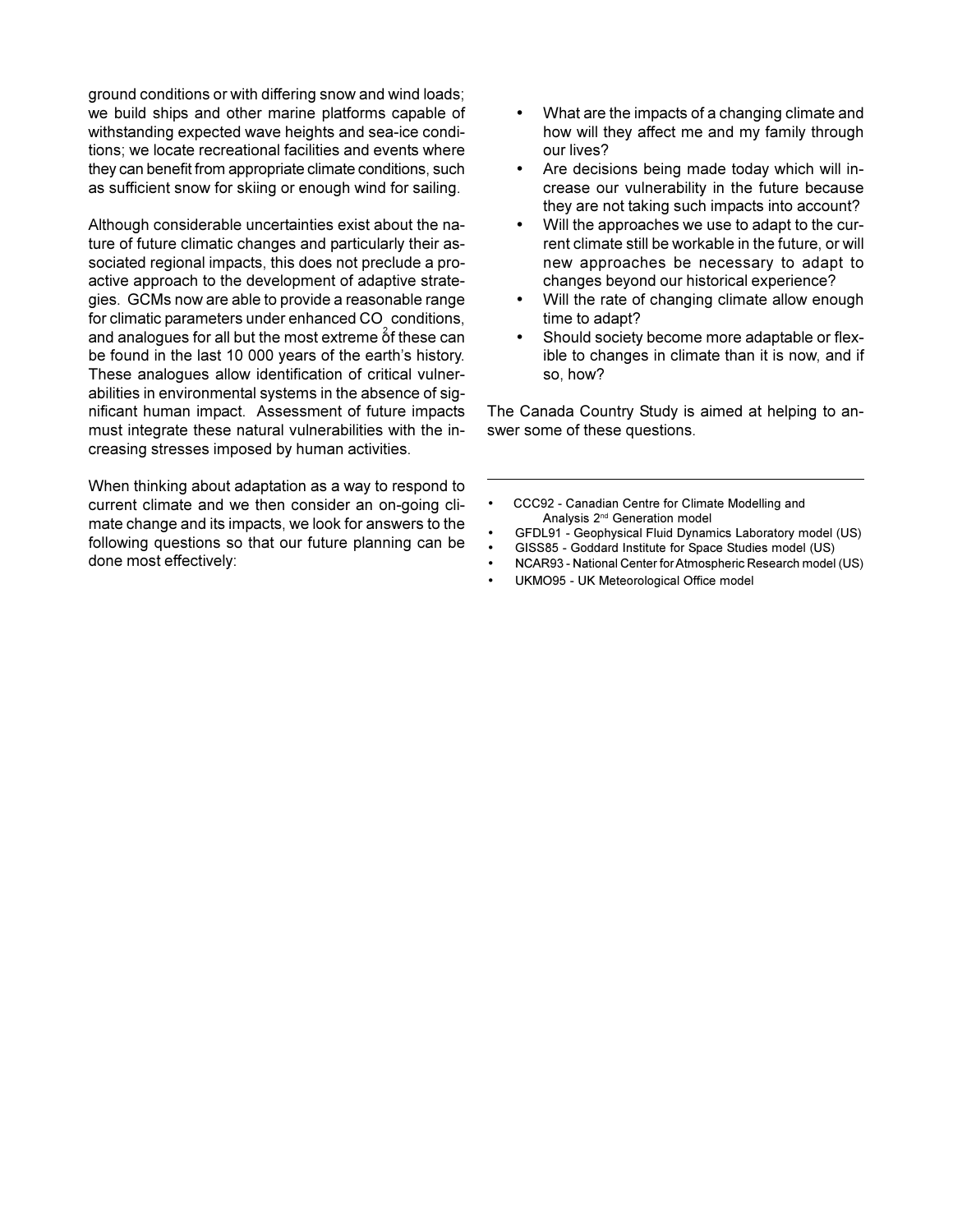# **TABLE OF CONTENTS**

# **EXECUTIVE SUMMARY**

# **RÉSUMÉ**

| REGIONAL CLIMATE SENSITIVITIES     | SENSIBILITÉS DE LA RÉGION AU CLIMAT |
|------------------------------------|-------------------------------------|
| <b>IMPACTS OF CLIMATE CHANGE</b>   | IMPACTS DU CHANGEMENT CLIMATIQUE    |
| Agriculture                        | Agriculture                         |
| <b>Forest Ecosystems</b>           | Écosystèmes forestiers              |
| Energy                             | Énergie                             |
| Insurance                          | Assurances                          |
| <b>Recreation and Tourism</b>      | Loisirs et tourisme                 |
| <b>Water Supply and Demand</b>     | Demande et approvisionnement en eau |
| <b>Natural Environment</b>         | Milieu naturel                      |
| <b>ADAPTATION TO CLIMATE</b>       | <b>ADAPTATION AU CLIMAT</b>         |
| Agriculture                        | Agriculture                         |
| <b>Forest Ecosystems</b>           | Écosystèmes forestiers              |
| Energy                             | Énergie                             |
| Insurance                          | Assurance                           |
| <b>Recreation and Tourism</b>      | Loisirs et tourisme                 |
| <b>Water Supply and Demand</b>     | Demande et approvisionnement en eau |
| OPPORTUNITIES FOR FURTHER RESEARCH | AVENUES DE RECHERCHE                |
| Agriculture                        | Agriculture                         |
| <b>Forest Ecosystems</b>           | Écosystèmes forestiers              |
| Energy                             | Énergie                             |
| Insurance                          | Assurances                          |
| <b>Recreation and Tourism</b>      | Loisirs et tourisme                 |
| <b>Water Supply and Demand</b>     | Demande et approvisionnement en eau |
| <b>Aquatic Ecosystems</b>          | Écosystèmes aquatiques              |
| <b>Wildlife and Biodiversity</b>   | Espèces sauvages et biodiversité    |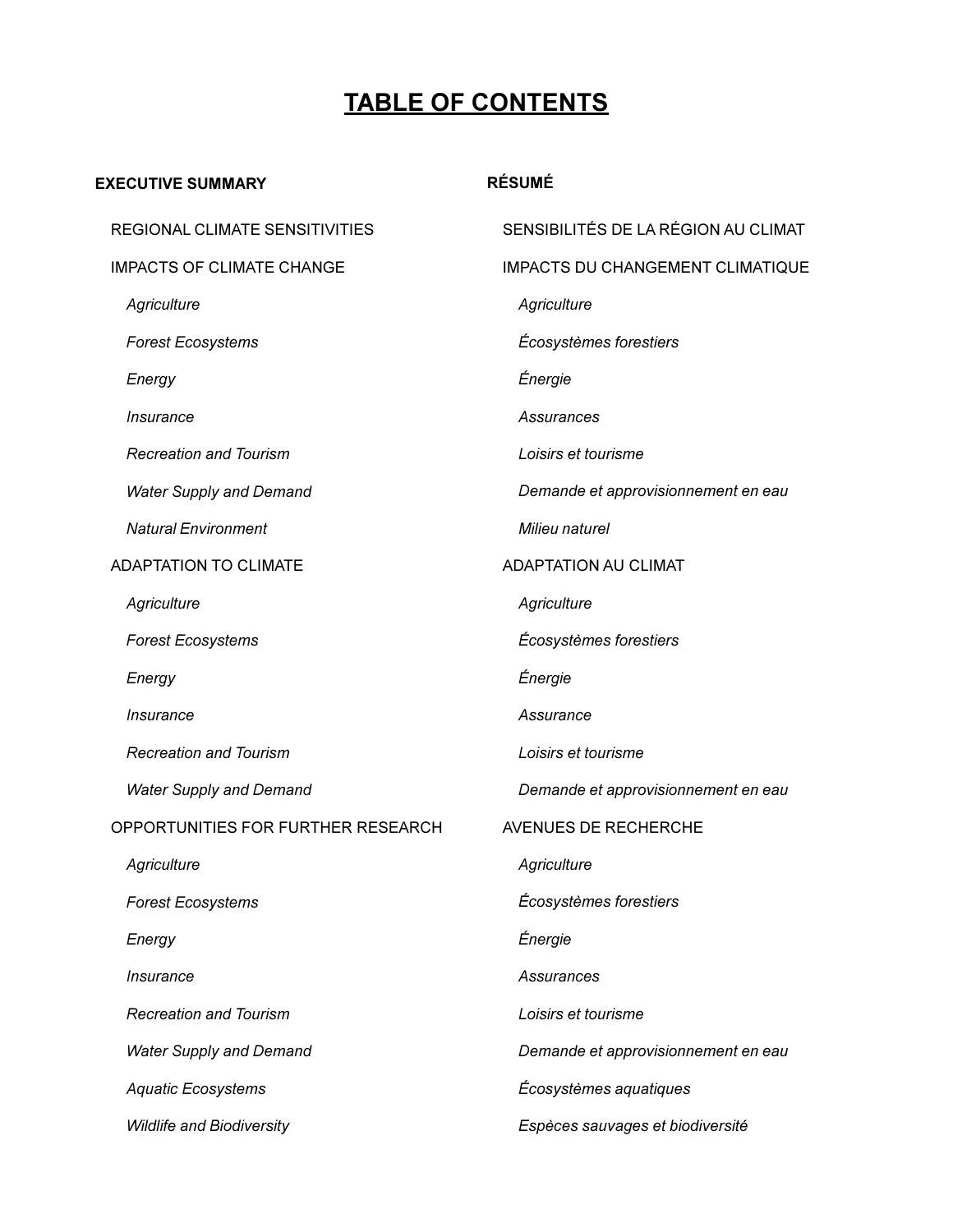### **PREFACE**

INTRODUCTION

*The Canada Country Study*

*Report structure*

*Acknowledgements*

THE CLIMATE BACKGROUND

*Climate change and variability*

*Models and scenarios*

THE INTERNATIONAL CONTEXT

CLIMATE IMPACTS AND ADAPTATION

#### **PREFACE**

INTRODUCTION

*LÉtude pancanadienne*

*Structure du rapport*

*Remerciements*

HISTORIQUE DU CLIMAT

*Changement et variabilité climatiques*

*Modèles et scénarios*

LE CONTEXTE INTERNATIONAL

CLIMAT : IMPACTS ET ADAPTATION

### **CHAPTER 1 REGIONAL CONTEXT**

INTRODUCTION

THE PHYSICAL ENVIRONMENT

POPULATION TRENDS

*Alberta*

*Saskatchewan*

*Manitoba*

ECONOMIC TRENDS

*Gross domestic product*

*Agriculture*

*Manufacturing*

*Mineral industries*

*Water*

*Forestry*

REFERENCES

# **CHAPTER 2 THE CLIMATES OF THE PRAIRIE PROVINCES**

INTRODUCTION

CLIMATIC CONTROLS

CLIMATE DATA

CLIMATIC REGIONS OF THE PRAIRIES

PAST CLIMATE

PRESENT CLIMATE

*Northwestern forest region*

*Prairie region*

CLIMATIC CHANGE

REFERENCES

### **CHAPTER 3 REGIONAL CLIMATE SENSITIVITIES**

INTRODUCTION

#### **AGRICULTURE**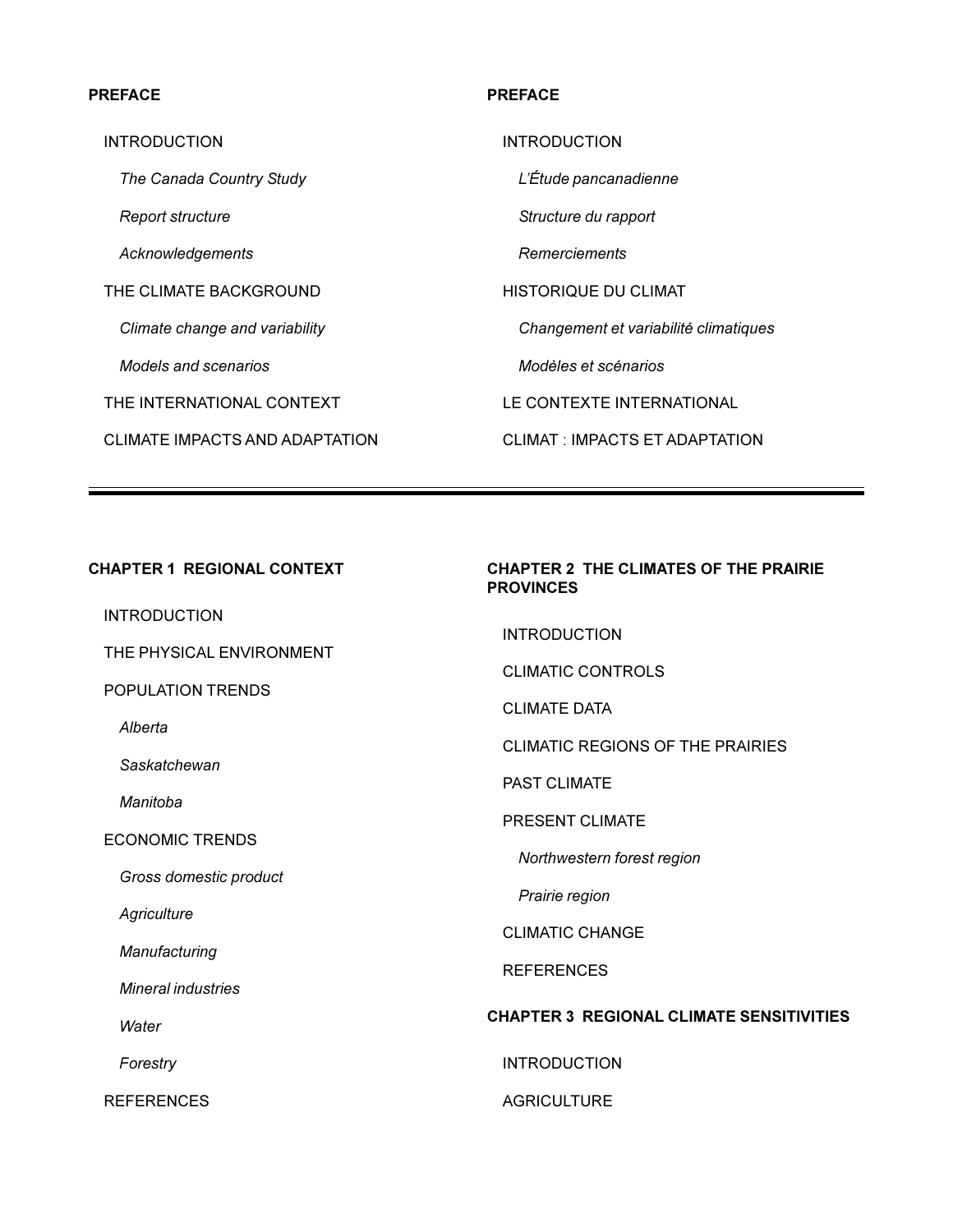#### FOREST ECOSYSTEMS

*Climate lessons from the past*

*Disturbances*

*Carbon budget*

ENERGY

INSURANCE

RECREATION AND TOURISM

WATER SUPPLY AND DEMAND

*Water supply*

*Water demand*

AQUATIC ECOSYSTEMS

*Hydrologic regime*

*Physico-chemical changes*

*Primary production*

WILDLIFE AND BIODIVERSITY

REFERENCES

### **CHAPTER 4 IMPACTS OF CLIMATE CHANGE**

INTRODUCTION

**AGRICULTURE** 

FOREST ECOSYSTEMS

**ENERGY** 

**INSURANCE** 

RECREATION AND TOURISM

WATER SUPPLY AND DEMAND

*Climate change and hydrology*

*Water supply*

*Water demand*

AQUATIC ECOSYSTEMS

WILDLIFE AND BIODIVERSITY

REFERENCES

# **CHAPTER 5 ADAPTATION TO CLIMATE**

INTRODUCTION

**AGRICULTURE** 

FOREST ECOSYSTEMS

ENERGY

**INSURANCE** 

RECREATION AND TOURISM

WATER SUPPLY AND DEMAND

WILDLIFE AND BIODIVERSITY

REFERENCES

# **CHAPTER 6 OPPORTUNITIES FOR FURTHER RESEARCH**

INTRODUCTION

**AGRICULTURE** 

FOREST ECOSYSTEMS

**ENERGY** 

**INSURANCE** 

RECREATION AND TOURISM

WATER SUPPLY AND DEMAND

AQUATIC ECOSYSTEMS

WILDLIFE AND BIODIVERSITY

*Prairie*

*Boreal*

PROXY RECORDS OF CLIMATE

REFERENCES